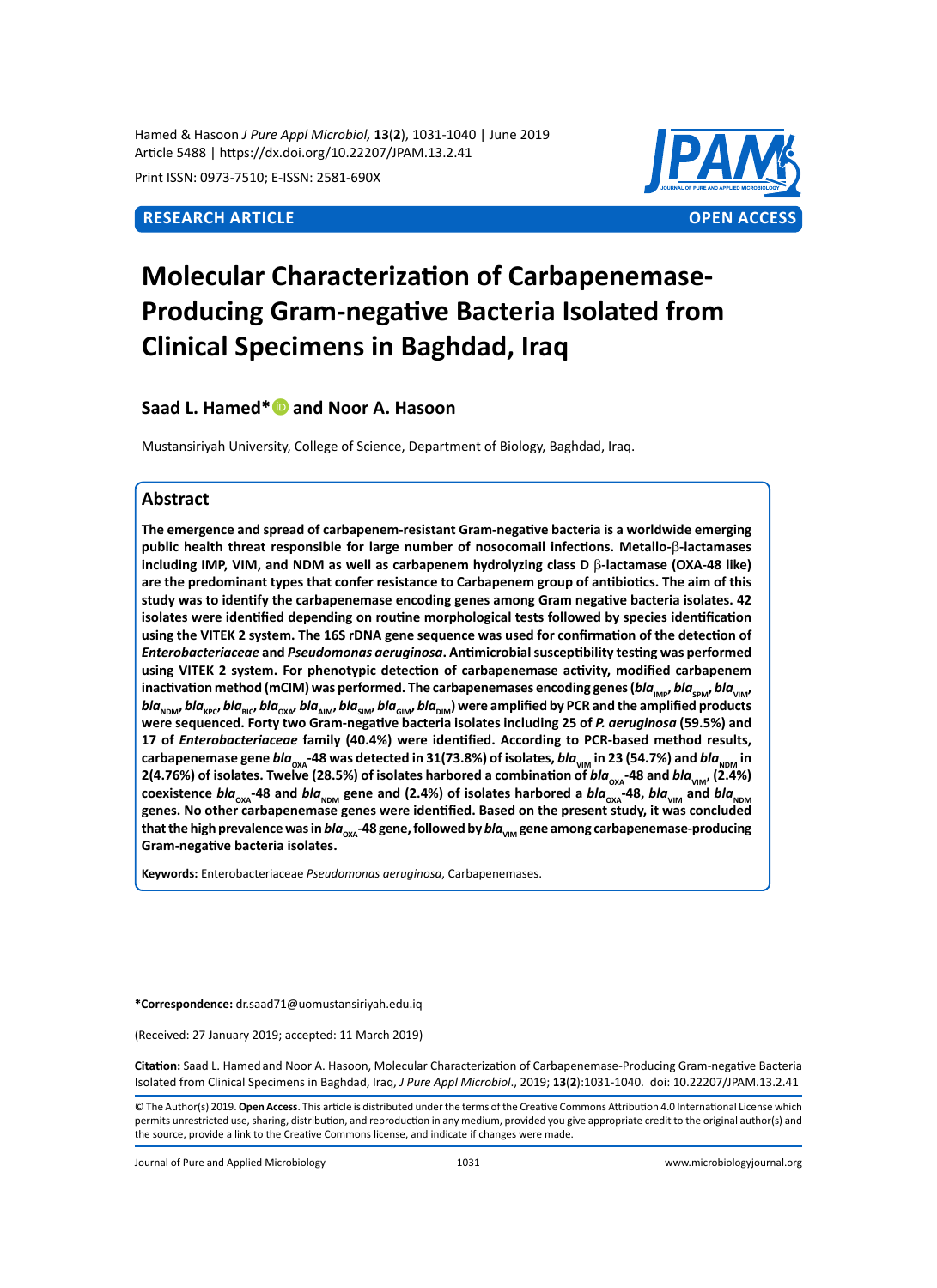#### **INTRODUCTION**

Gram-negative bacteria that produce Carbapenemase have been related to increased mortality and critical nosocomial outbreaks that represent the main challenge in both therapeutic and infection control<sup>1</sup>.

The concern of carbapenemase-producing Gram-negative bacteria that emerged currently is due to it is often related to the occurrence of multiple drug resistant isolates for which few choices of antimicrobials stay available<sup>2</sup>.

Carbapenems are β-lactam antibiotics that used most frequently as last resource antibiotics for treating of multidrug-resistant Gram negative bacilli-causing infections, since they have the wide spectrum of bactericidal action and their stability against most of the β-lactamases, including ESBLs<sup>3</sup>.

 The increase of carbapenem resistance in these microorganisms is a major concern globally. The most common mechanism of resistance is the production of carbapenem-hydrolysing enzymes, carbapenemases that hydrolyse most  $\beta$ -lactams<sup>4</sup>.

These enzymes encoding by multiple genes of resistance, which is associated with different mobile genetic determinants, thus conferring resistance to various classes of antimicrobials, such as aminoglycosides, fluoro-quinolones, tetracyclines, trimethoprim, sulphonamides, and phenicols<sup>5</sup>.

The major public health threat is with transmissible carbapenemases, which can increase the rate of mortality and limit the choice of appropriate antibiotic therapy<sup>6</sup>. The transmissible enzymes can be acquired unpredictably by important nosocomial pathogens such as *Pseudomonas aeruginosa*, *Acinetobacter baumannii* and members of the family *Enterobacteriaceae*<sup>7</sup> .

The most serious form of carbapenem resistance is mediated by carbapenem-hydrolyzing β-lactamases, including metallo-β-lactamases (MBLs), such as imipenemase (IMP), Verona imipenemase (VIM), New Delhi metallo-βlactamase (NDM), Ambler class A *Klebsiella pneumoniae* carbapenemase (KPC), and class D oxacillinase-48 (OXA-48)<sup>8</sup>.

Because of the lack of implementing standardized protocols for detection of carbapenemase-producing isolates in many countries that probable to be the major reservoirs, the actual prevalence of these producers is still unknown. It is estimated that we are on the rim of a global epidemic with carbapenemase-producing isolates, which in the hospital environment is likely to be caused mostly by all types of nosocomial carbapenemase-producers (e.g. KPC, IMP, VIM, NDM and  $OXA-48$ <sup>9</sup>.

In Iraq, we showed that a significant increase in carbapenem-resistant bacteria in the last two decades, especially after the 2003 War, maybe is due to the Iraq's openness to the world and the entry of foreign workers, especially from the endemic area from the Indian subcontinent like Bangladesh and other countries.

For all of the mentioned above, as well as, few report investigated the molecular basis of resistance to carbapenems among Gram-negative bacteria, this study aimed to identify the genes which is responsible for encoding carbapenemase enzymes in these organisms.

# **MATERIALS AND METHODS Bacterial isolates**

A total of 42 different Gram-negative isolates were collected from various patient specimens from different hospitals in Baghdad city, Iraq during a period between October 2017 and February 2018. The isolates were identified initially depending on morphological characteristics as described previously $10$ , followed by identification by using VITEK® 2 compact system (bioMeriux, France). Genotypic method was used to confirm the identification of isolates at species level using 16S rDNA gene sequences.

# **Antimicrobial susceptibility test**

Antimicrobial susceptibility test was performed with the VITEK 2 system (bioMe´rieux, France) using AST 69 card as described by the manufacturer. The tested antibiotics were: Ampicillin, Amoxicillin/Clavulanic Acid, Ampicillin / Sulbactam, Cefazolin, Ceftazidime, Ceftriaxone, Cefepime, Ciprofloxacin, Levofloxacin, Imipenem, Amikacin, Gentamicin, Trimethoprim/ Sulfamethoxazole and Nitro-furantoin.

# **Phenotypic detection of carbapenemase production**

The modified carbapenem inactivation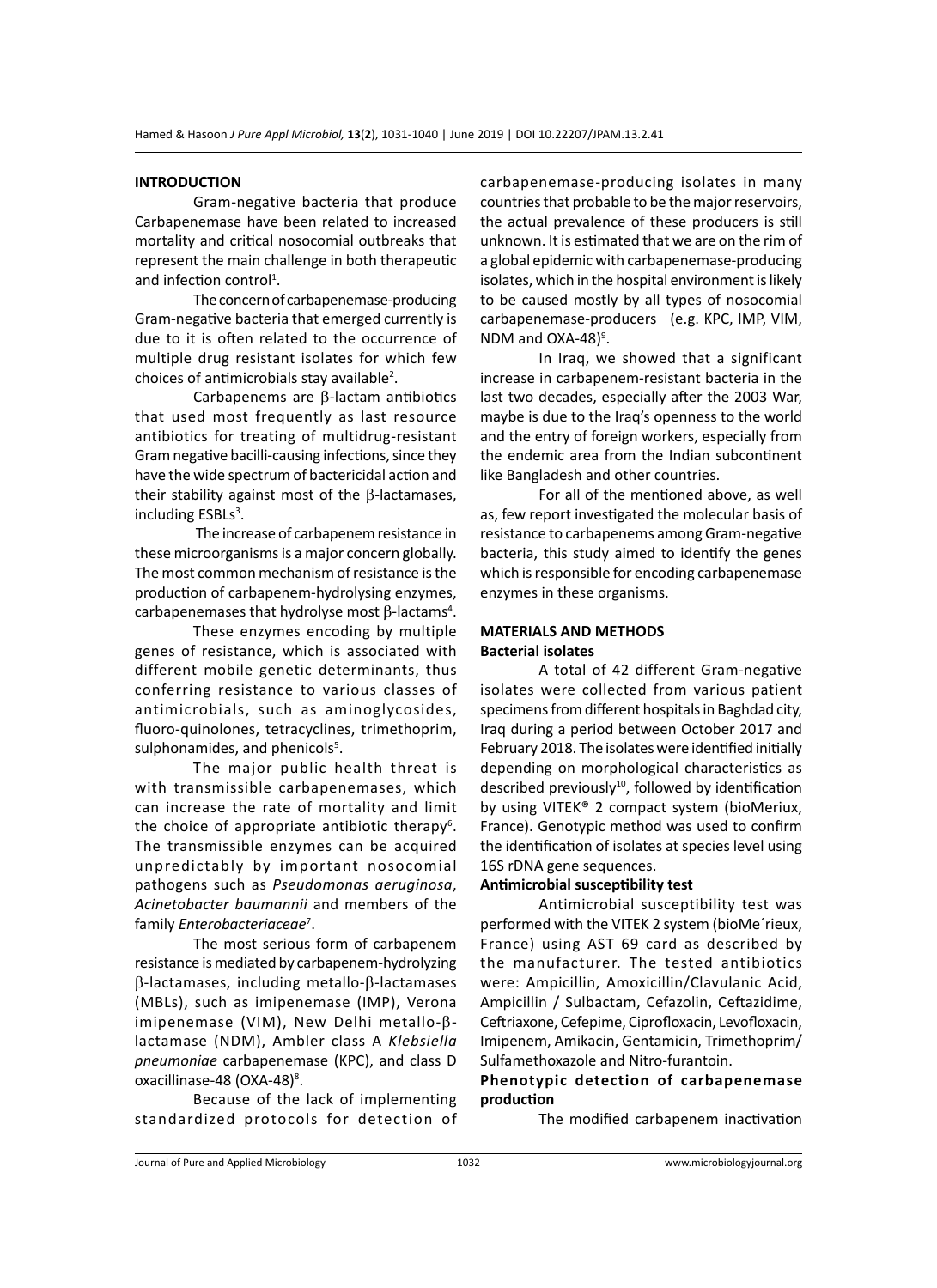method (mCIM) was performed according to CLSI guidelines $11$ . In briefly, using sterile inoculating loop, 1µl of test organism was suspended in 2ml of tryptic soy broth, the bacterial suspension was homogenized by vortex. Then, a 10-µg meropenem disk was immersed into the suspension. Subsequently, the culture was incubated for 4 hours at 35°C, prepared 0.5 McFarland suspension of *E. coli* ATCC® 25922(a carbapenem-susceptible strain) that was inoculated on Muellar-Hinton agar(MHA) plates streaked as cell lawn.

After the incubation, the disk was removed using a 10-µl inoculating loop; the loop was dragged along the edge of the tube during removal to remove excess liquid, and the disk was placed onto the inoculated MHA plate, which was then incubated in for 18-24 hours at 35°C. Following the incubation, diameter of the inhibition zone around the disc was measured, a zone diameter of 6-10 mm or presence of colonies within a 16–18 mm zone was considered to be a positive result, 16–18 mm an indeterminate result, and 19 mm a negative result.

# **Genotypic identification of carbapenemaseencoding genes**

#### **DNA isolation of bacteria**

Pure culture of bacterial isolates were grown overnight in liquid nutrient broth medium (NB) for the isolation of genomic DNA using the Genomic DNA purification kit (Promega, USA) according to the manufacturers protocol.

All isolates were subjected to molecular screening to detect carbapenemase-encoding genes by using PCR amplification technique. In this study, multiplex PCR was used to detect carbapenemase encoding genes from clinical isolates and the PCR products were sequenced. **Multiplex PCR**

Eleven pairs of primers (Alpha DNA, Canada) were used in this method, that defined into 3 multiplex reaction. No.1 included detection of *bla<sub>IMP</sub>*, *bla*<sub>SPM</sub> and *bla*<sub>VIM</sub> genes, No.2 included detection of *bla<sub>NDM</sub>*, *bla*<sub>KPC</sub>, *bla*<sub>BIC</sub> and *bla*<sub>OXA</sub> genes and No. 3 included detection of *bla<sub>AIM</sub>*, *bla<sub>SIM</sub>*, *bla*<sub>GIM</sub> and *bla*<sub>nim</sub> genes.

Different primers (Table 2) were used, the PCR reaction mixture contained: 2µl of template DNA, 12.5µl of Go Taq Green Master Mix (2x) (Promega (USA), 1µl from each of the following primers : IMP, SPM ,VIM, NDM, BIC, KPC or OXA and the volume was completed to 25µl with nuclease free water. While the reaction mixture of 25µl for each of the following primers: AIM, SIM, GIM or DIM composed from 2µl of template DNA,12.5µl of Go Taq Green Master Mix, 1µl of each primers and 1.5µl of dimethyl sulfoxide (DMSO) and the volume was completed to 25µl with nuclease free water<sup>12</sup>. Cycle conditions were as followed: 10 min at 94°C and 36 cycles of amplification consisting of 30 sec at 94°C, 40 sec at 52°C and 50 sec at 72°C, with 5 min at 72°C for the final extension.

The amplified products were electrophoresed in 2% agarose gel in 1x TBE buffer containing red safe dye at 100 V for 50 minutes. Then, the PCR products were visualized under UV light by UV transilluminator. The *E.coli* ATCC 25922 strain was used as negative control.

# **Sequencing of PCR products**

The amplified PCR products were sequenced at Macrogen DNA sequencing Company (Seoul, Korea). DNA sequences were analyzed and compared with standard strain using BLAST (Basic Local Alignment Search Tool) in National Center for Biotechnology Information website (http://www. ncbi.nlm.nih.gov/ BLAST).

### **Genebank accession numbers**

The 16S rDNA gene, *bla*<sub>VIM</sub>-2 gene, *bla*<sub>OXA</sub>-48 gene and *bla*<sub>NDM</sub> gene sequences from this study were deposited in Genbank database under accession numbers MK182251 to MK182258, MK156197 to MK156202 and MK159338 to MK159352.

#### **RESULTS**

Forty two clinical isolates of Gramnegative bacteria (*Pseudomonas aeruginosa* and members of *Enterobacteriaceae* family) were isolated from 32 patients including: 40 (95.2%) isolates from burns and 2 (4.76%) isolates from urine infection were collected. From 42 isolates, 25(59%) were *P. aeruginosa* and 17(40%) were *Enterobacteriaceae* (six of *Klebsiella pneumonia*e, seven of *E. coli* and four of *Enterobacter cloacae)* (Table 2).

The patterns of antimicrobial resistance were as followed: (100%) to ampicillin and cefazolin and Ceftriaxone, (95.2%) to ampicillin/ sulbactam and imipenem, (92.8%) to amoxicillin/ clavulanic acid and trimethoprim/sulfamethoxazol, (85.71%) to cefepime, (80.95%) to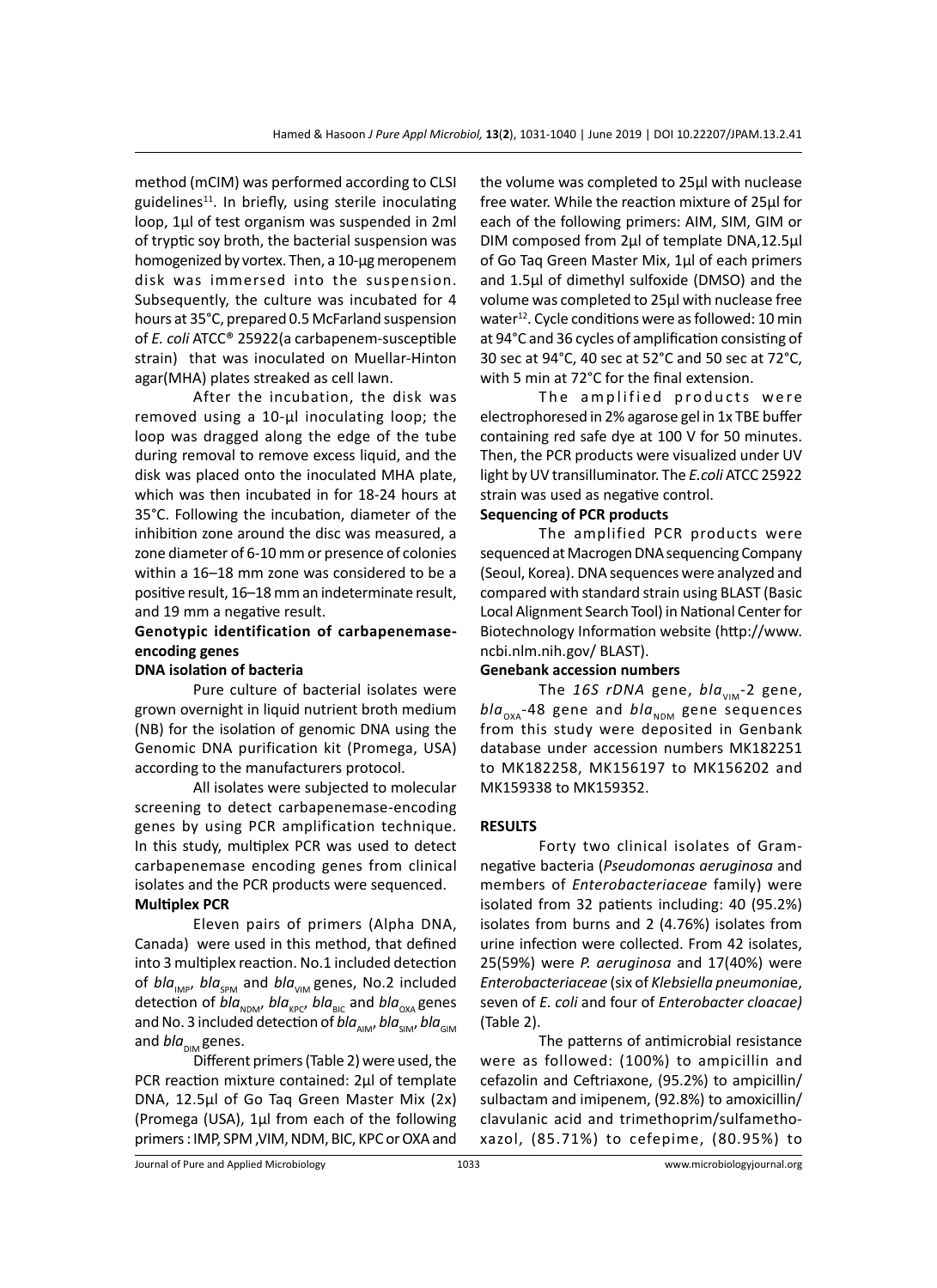ceftazidime and gentamicin, (76.1%) to amikacin, (69.04%) to ciprofloxacin, (66.6%) to levofloxacin and (64.28%) to nitrofurantoin (Fig. 1).

For mCIM, all isolates showed positive results (25 isolates of *P*seudomonas *aeruginosa* and 17 isolates of *Enterobacteriaceae* family)



**Fig. 1.** The Antibiogram pattern of isolates towards antimicrobials used in this study. (R): Resistant, (I): Intermediate and (S): Susceptible.

| Table 1. The primers used in this study |  |  |  |
|-----------------------------------------|--|--|--|
|-----------------------------------------|--|--|--|

| Gene                                     | Primer                                | Sequence $(5' - 3')$           | Product<br>size (bp) | Reference |
|------------------------------------------|---------------------------------------|--------------------------------|----------------------|-----------|
| <b>PASS</b>                              | PA-SS-F                               | <b>GGGGGATCTTCGGACCTCA</b>     | 956                  | 13        |
|                                          | PA-SS-R                               | <b>TCCTTAGAGTGCCCACCCG</b>     |                      |           |
| 16SrRNA                                  | 27F                                   | AGAGTTTGATCCTGGCTCAG           | 930                  | 14        |
|                                          | 1492R                                 | <b>CTTGTGCGGGCCCCCGTCAATTC</b> |                      |           |
| $bla_{_{\sf IMP}}$                       | IMP-F                                 | <b>GGAATAGAGTGGCTTAAYTCTC</b>  | 232                  | 12        |
|                                          | IMP-R                                 | <b>GGTTTAAYAAAAACAACCACC</b>   |                      |           |
| bla $_{\rm spM}$                         | SPM-F                                 | AAAATCTGGGTACGCAAACG           | 271                  |           |
|                                          | SPM-R                                 | <b>ACATTATCCGCTGGAACAGG</b>    |                      |           |
| $bla_{_{\rm{AIM}}}$                      | AIM-F                                 | CTGAAGGTGTACGGAAACAC           | 322                  |           |
|                                          | AIM-R                                 | <b>GTTCGGCCACCTCGAATTG</b>     |                      |           |
| $bla_{\rm VIM}$                          | VIM-F                                 | <b>GATGGTGTTTGGTCGCATA</b>     | 390                  |           |
|                                          | VIM-R                                 | CGAATGCGCAGCACCAG              |                      |           |
| $bla_{_{\rm OXA}}$                       | OXA-F                                 | <b>GCGTGGTTAAGGATGAACAC</b>    | 438                  |           |
|                                          | OXA-R                                 | CATCAAGTTCAACCCAACCG           |                      |           |
| $bla_{\scriptscriptstyle\rm GIM}$        | GIM-F                                 | <b>TCGACACACCTTGGTCTGAA</b>    | 477                  |           |
|                                          | GIM-R                                 | AACTTCCAACTTTGCCATGC           |                      |           |
| $bla_{\text{BIC}}$                       | BIC-F                                 | <b>TATGCAGCTCCTTTAAGGGC</b>    | 537                  |           |
|                                          | BIC-R                                 | <b>TCATTGGCGGTGCCGTACAC</b>    |                      |           |
| $bla_{\scriptscriptstyle{\mathsf{SIM}}}$ | SIM-F                                 | <b>TACAAGGGATTCGGCATCG</b>     | 570                  |           |
|                                          | SIM-R                                 | <b>TAATGGCCTGTTCCCATGTG</b>    |                      |           |
| $bla_{_{\rm NDM}}$                       | NDM-F                                 | <b>GGTTTGGCGATCTGGTTTTC</b>    | 621                  |           |
|                                          | NDM-R                                 | CGGAATGGCTCATCACGATC           |                      |           |
| $bla_{_{\rm DIM}}$                       | DIM-F<br><b>GCTTGTCTTCGCTTGCTAACG</b> | 699                            |                      |           |
|                                          | DIM-R                                 | <b>CGTTCGGCTGGATTGATTTG</b>    |                      |           |
| $bla_{_{\rm KPC}}$                       | KPC-Fm                                | <b>CGTCTAGTTCTGCTGTCTTG</b>    | 798                  |           |
|                                          | KPC-Rm                                | <b>CTTGTCATCCTTGTTAGGCG</b>    |                      |           |
| Pre NDM                                  | pre-NDM-F                             | CACCTCATGTTTGAATTCGCC          | 984                  | 15        |
|                                          | pre-NDM-R                             | <b>CTCTGTCACATCGAAATCGC</b>    |                      |           |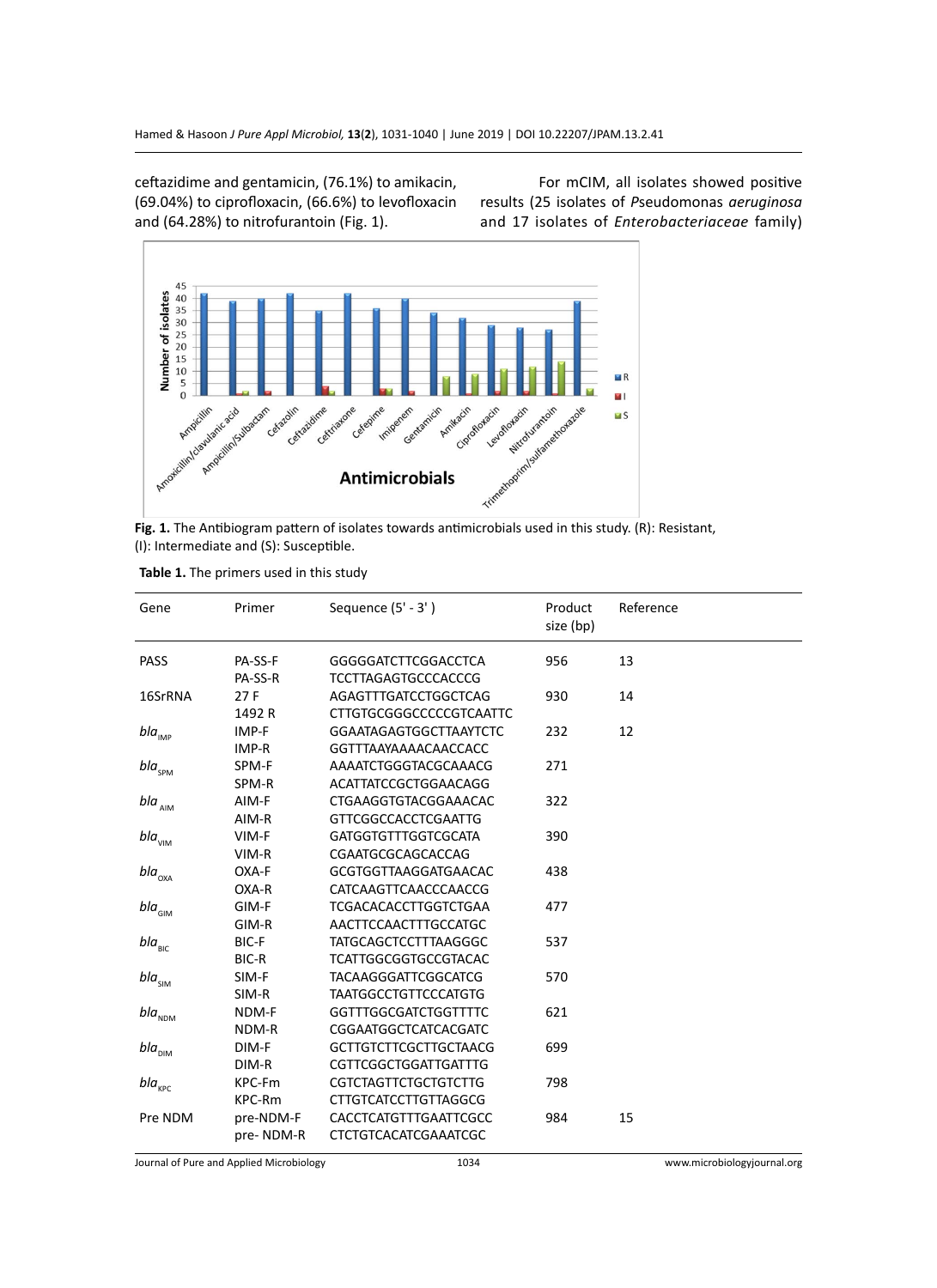indicating the production of carbapenemase by these strains. Molecular tests confirmed that at least one carbapenemase gene in all isolates that were phenotypically carbapenemase positive, with the exception of one *Pseudomonas aeruginosa* 

isolate was carbapenemase-positive by phenotypic test despite being negative for the detection of carbapenemase encoding genes.

Multiplex PCR-based methods were conducted to detect the carbapenem-resistant

| Isolates<br>No.  | <b>Bacterial species</b> | Genes                        | Isolation<br>source |
|------------------|--------------------------|------------------------------|---------------------|
|                  |                          |                              |                     |
| SN1              | Escherichia coli         | blaVIM                       | Burn                |
| SN <sub>2</sub>  | Enterobacter cloacae     | blaVIM                       | Burn                |
| SN <sub>3</sub>  | Pseudomonas aeruginosa   | blaVIM                       | Burn                |
| SN4              | Escherichia coli         | blaVIM                       | Burn                |
| SN <sub>5</sub>  | Pseudomonas aeruginosa   | blaVIM& blaOXA-48            | Burn                |
| SN <sub>6</sub>  | Pseudomonas aeruginosa   | blaVIM& blaOXA-48            | Burn                |
| SN7              | Pseudomonas aeruginosa   | blaVIM& blaNDM&<br>blaOXA-48 | Burn                |
| SN8              | Pseudomonas aeruginosa   | blaVIM& blaOXA-48            | Burn                |
| SN <sub>9</sub>  | Pseudomonas aeruginosa   | blaVIM                       | Burn                |
| SN10             | Pseudomonas aeruginosa   | blaNDM& blaOXA-48            | Burn                |
| SN11             | Pseudomonas aeruginosa   | blaVIM& blaOXA-48            | Burn                |
| SN12             | Pseudomonas aeruginosa   | blaOXA-48                    | Burn                |
| SN13             | Pseudomonas aeruginosa   | blaVIM                       | Burn                |
| SN14             | Pseudomonas aeruginosa   | blaVIM                       | Burn                |
| SN15             | Pseudomonas aeruginosa   | blaVIM& blaOXA-48            | Burn                |
| SN16             | Escherichia coli         | blaVIM                       | Burn                |
| SN17             | Pseudomonas aeruginosa   | blaOXA-48                    | <b>Burn</b>         |
| SN18             | Enterobacter cloacae     | blaVIM & blaOXA-48           | Burn                |
| SN19             | Pseudomonas aeruginosa   | blaOXA-48                    | Burn                |
| <b>SN20</b>      | Pseudomonas aeruginosa   | blaOXA-48                    | Burn                |
| SN21             | Pseudomonas aeruginosa   | blaVIM                       | Burn                |
| SN22             | Pseudomonas aeruginosa   | None                         | Burn                |
| <b>SN23</b>      | Pseudomonas aeruginosa   | blaOXA-48                    | Burn                |
| SN24             | Pseudomonas aeruginosa   | blaOXA-48                    | Burn                |
| <b>SN25</b>      | Pseudomonas aeruginosa   | blaOXA-48                    | Burn                |
| <b>SN26</b>      | Escherichia coli         | blaOXA-48                    | Burn                |
| <b>SN27</b>      | Escherichia coli         | blaVIM& blaOXA-48            | Burn                |
| <b>SN28</b>      | Klebsiella pneumoniae    | blaOXA-48                    | Burn                |
| SN <sub>29</sub> | Pseudomonas aeruginosa   | blaOXA-48                    | Burn                |
| <b>SN30</b>      | Escherichia coli         | blaVIM                       | urine               |
| SN31             | Klebsiella pneumoniae    | blaOXA-48                    | Burn                |
| <b>SN32</b>      | Enterobacter cloacae     | blaOXA-48                    | Burn                |
| <b>SN33</b>      | Pseudomonas aeruginosa   | blaVIM& blaOXA-48            | Burn                |
| <b>SN34</b>      | Enterobacter cloacae     | blaOXA-48                    | urine               |
| <b>SN35</b>      | Klebsiella pneumoniae    | blaVIM& blaOXA-48            | Burn                |
| <b>SN36</b>      | Klebsiella pneumoniae    | blaOXA-48                    | Burn                |
| SN37             | Pseudomonas aeruginosa   | blaOXA-48                    | Burn                |
| <b>SN38</b>      | Klebsiella pneumoniae    | blaOXA-48                    | Burn                |
| SN39             | Pseudomonas aeruginosa   | blaVIM&blaOXA-48             | Burn                |
| <b>SN40</b>      | Klebsiella pneumoniae    | blaVIM&blaOXA-48             | Burn                |
| SN41             | Escherichia coli         | blaOXA-48                    | Burn                |
| SN41             | Pseudomonas aeruginosa   | blaVIM & blaOXA-48           | Burn                |

Journal of Pure and Applied Microbiology 1035 www.microbiologyjournal.org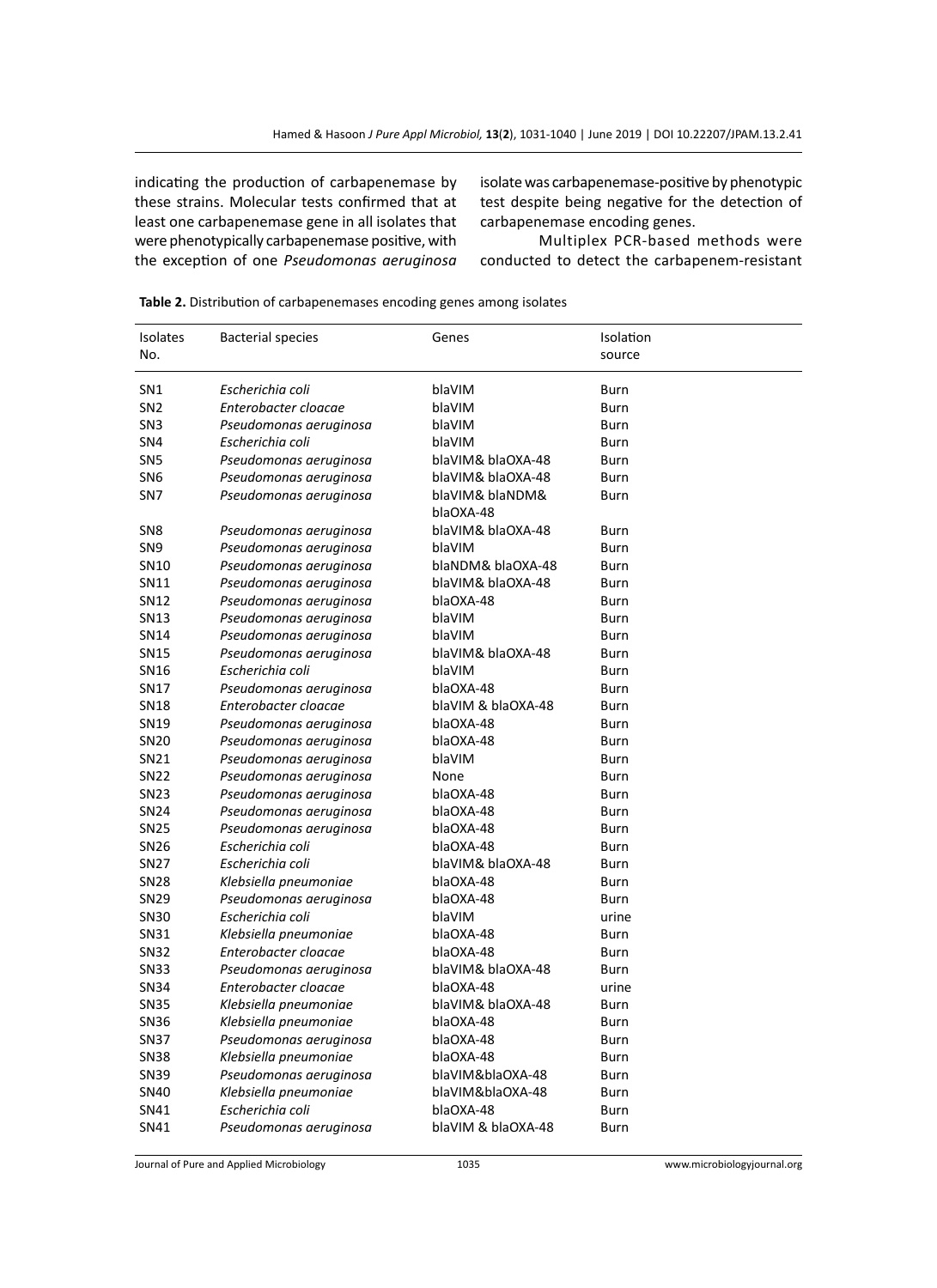genes. The most prevalent carbapenemase gene  $bla_{\alpha x}$ -48 was found in 31(73.8%) of the 42 isolates, followed by  $bla_{VIM}$  gene that was detected in 23 (54.7%) and  $bla_{NDM}$  gene in 2(4.76%). The results showed the presence of  $bla_{\alpha x}$ -48 gene were found in 19(45.2%) of *P. aeruginosa*, 6 (14.2%) of *K.pneumoniae*, 3(7.1%) of *E.coli* isolates and in 3(7.1%) of *E. cloacae; bla<sub>vIM</sub>* gene in 14(33.3%) of *P.aeruginosa* isolates, 2(4.7%) of *K.pneumoniae* isolates, 5(11.9%) of *E.coli* isolates and 2(4.7%) of *E. cloacae* isolates and presence of *bla*<sub>NDM</sub> gene in 2(4.76%) of *P.aeruginosa* (Table 1). On the other hand, *bla<sub>IMP</sub>, bla<sub>SPM</sub>, bla<sub>kPC</sub>, bla<sub>BIC</sub>, bla<sub>AIM</sub>, bla<sub>SIM</sub>, bla<sub>GIM</sub>* and  $bla_{\text{DM}}$  genes were not detected in all isolates.

Interestingly, twelve isolates (28.5%) harbored a combination of *bla*OXA-48 and  $bla_{\text{VIM}}$ , one isolate (2.4%) co-harboring three carbapenemase-encoding genes *bla<sub>oxA</sub>*-48 and  $b/a<sub>NDM</sub>$  gene and 1(2.4%) harboring *bla*<sub>OXA</sub>-48, *bla*<sub>VIM</sub> and *bla*<sub>NDM</sub> genes.

#### **DISCUSSION**

Carbapenemase-producing bacteria have become a major problem worldwide, which has emerged due to the increased dependence on carbapenems as a last resource to treat bacteria with multidrug-resistant $16$ .

Carbapenemases represent the stringent threat for global human health and stand as one of the most challenging issues facing infectious disease containment in the subsequent years $17$ .

Notwithstanding the small number of isolates, the author found the dominant OXA-48 carbapenemases among studied isolates.

The most current and concern development is the rapid rise in emerging and dissemination of OXA-48, particularly in *K. pneumoniae*. In 2001, the OXA-48-producing Enterobacteriaceae was first identified in Turkey, then later reported in various countries including the Middle East, North Africa, and Europe<sup>18</sup>.

In a local study carried by Abdulla *et al.* (2016), they reported that the  $bla_{\alpha_{\text{MA-48}}}$  genes were detected in 25%, of the *E.coli* isolates and 21.4% in *K. pneumoniae* isolates<sup>19</sup>.

Several studies in regional countries reported the predominance of  $bla_{\alpha x}$ -48 among Gram negative bacteria, as it was 49% in Arabian Gulf  $20$ , 53.3% in the UAE<sup>21</sup>, 88% in Lebanon<sup>22</sup>, 49.2% in Egypt  $16$  and 86% in Turkey  $8$ , on the other hand, a study by Mohamed *et al*., reported decrease in the rate (22.4%) of this gene in P.aeruginosa isolates<sup>23</sup>.

The increasing incidence of blaOXA-48 has been described in varying worldwide countries, in France, *bla<sub>oxa</sub>*-48 gene represented 76.8% of carbapenemase producing *K. pneumoniae*, 81.1% of carbapenemase- producing *E.coli*, 75.8% of carbapenemase-producing *Enterobacter* spp*.* <sup>24</sup>, in Romania, 80% of *K.pneumonie* isolates harbored a *bla*<sub>oxa</sub>-48 gene<sup>25</sup>, while in Canada, Mataseje *et al.*, reported that *bla*<sub>OXA</sub>-48 found in 31.3% of isolates 26

In regard to existence of the *bla<sub>VIM</sub>* gene, the results also showed increasing in prevalence rate, as it was 54.7% of carbapenem-resistant isolates have possessed this gene.

A local study done by Al-Jubori *et al*, (2016) showed that the prevalence rate of  $bla_{VIM}$ gene was 25% in *A. baumannii*<sup>27</sup>, while another study done by Hammadi *et al* .(2015), reported that all *E.coli* isolates did not carry  $bla_{VIM}$  gene <sup>28</sup>.

The VIM types are the most frequent among class B carbapenemases which have been detected in all continents<sup>29</sup>. VIM enzymes were firstly reported in isolates of *P. aeruginosa*, and then emerged in *Enterobacteriaceae* as well. Subsequently in a number of regional countries, a study carried out in Saudi Arabia describing that *P.aeruginosa* strain harboring the *bla*<sub>VIM</sub>-2 gene from a Saudi patient hospitalized in France 30.

In Iran, Rajabnia *et al.* (2015), reported that the  $bla_{VIM}$ -1 gene are presence in 30% of *K. pneumoniae* isolates <sup>31</sup>, while in Turkey, Haciseyitoglu *et al.* (2017) found that the percentage rate of this gene was low when it reached only 10% in *E.cloacae*32.

Hammami *et al.* (2011) revealed that the percentage of  $bla_{VIM}$ -2 gene was 67% in Tunisia<sup>33</sup>.

In Romania, Mereuta *et al.* (2013), showed that 48% of *P.aeruginosa* isolates carried abla<sub>VIM</sub>-2 gene<sup>34</sup>, while in Korea, Hong *et al.* showed that 69% of isolates harbored the  $bla_{\text{max}}$ -2 gene<sup>35</sup>, on the other hand, Touati *et al.* (2013) mentioned that the percentage rate was 82% of the studied isolates $36$ .

Since the detection of NDM-1 is firstly reported in India, there has been a global rise in the dissemination of NDM-1 carrying organisms. At first, the existence of NDM-1 was predominantly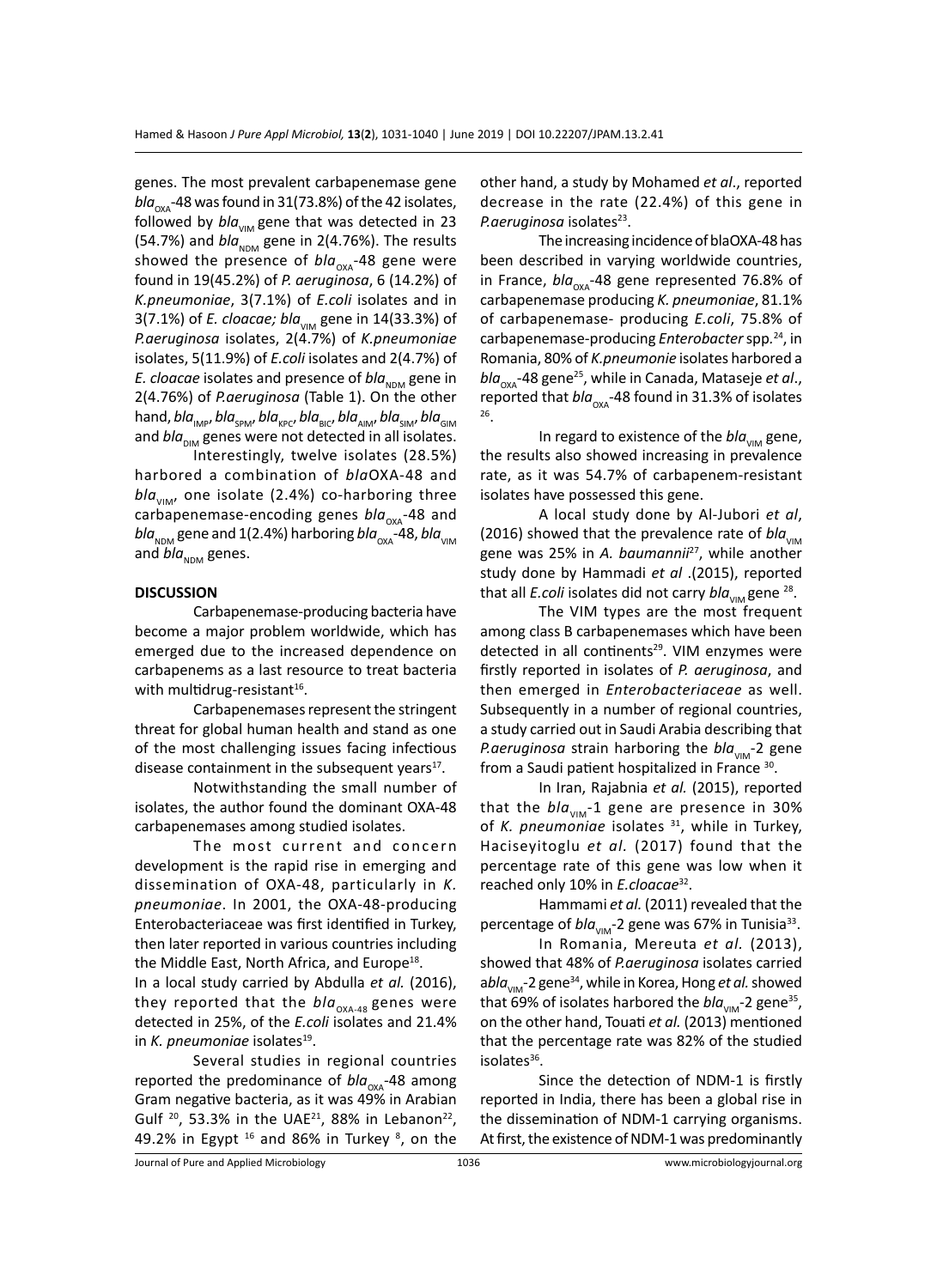reported in *Enterobacteriaceae*, but reports occurring recently pointed out to its spread in *Acinetobacter* spp. and *Pseudomonas* spp. as well $37$ .

The author found that  $bla_{NDM}$  gene is presence in two isolates (4.7%) of *P.aeruginosa* among carbapenem resistant isolates.

In local studies, Al-shara *et al.*(2014) reported that out of 36 carbapenem resistant *P.aeruginosa* isolates, only 5.6% of isolates harbored  $bla_{NDM}$  gene <sup>38</sup>, another study by AL-Harmoosh (2015) showed that the prevalence rate of *bla*<sub>NDM</sub>-1 gene was 20%<sup>39</sup>, while in recent study by Hussein (2017), revealed that *bla*<sub>NDM</sub>-1 gene was 40% in *E.coli* isolates<sup>40</sup>, however Hammoudi *et al.* showed that the percentage of the prevalence of  $bla_{NDM}$ -1 gene was 100% in isolates<sup>41</sup>.

Bacterial isolates that produce NDM-1 enzyme may express numerous other unrelated resistance genes, such as OXA-48 type and VIM type that encode other carbapenemases, AmpC, extended-spectrum beta-lactamases, and other classes of antimicrobials<sup>42</sup>.

The prevalence of NDM-1 producing isolates were reported from different countries including the Gulf Corporation Council (GCC) which investigated in a total of 200 isolates collected from 16 hospitals in Saudi Arabia, Kuwait, Oman and the United Arab Emirates. Overall, NDM-1 was the most common encountered carbapenemase gene 46.5%<sup>43</sup>, 47.6% in Egypt<sup>16</sup>, 29.5% in Turkey<sup>8</sup> and 7.8% in Tunisia<sup>44</sup>.

In Bangladesh, Khatun *et al.* (2015), reported the rate 73.7% of  $bla_{NDM}$ -1<sup>45</sup>, in Romania a study done by Dortet *et al.*(2015), revealed that 15 carbapenemase producing *Enterobacteriaceae*, were recovered from patients hospitalized between 2011 and 2013, 60% harbored a  $bla_{\text{NDM}}$ -1 gene25, 100% in Russia46, as well as Dort *et al*. (2013) reported that the percentage of  $bla_{NDM}$ -1 gene was 7.9% in France<sup>24</sup>.

The global emergence of doubleand multi-carbapenemase-producing hospitalacquired Gram-negative pathogens, are mostly *Klebsiella pneumoniae*, *Pseudomonas aeruginosa*, and *Acinetobacter baumannii*<sup>47</sup>.

In Kuwait, Jamal *et al*. reported that two of the  $bla_{NDM}$ -1-producing isolates co-harbored *bla*<sub>oxa</sub>-48 carbapenemase<sup>48</sup>, 22.1% in Dubai<sup>21</sup>, 4.5% in Turkey<sup>32</sup> and 92.1% in Tunis<sup>44</sup>, while in India, kazi*et al.*(2014) revealed that 3.6 %of the isolates possessed dual carbapene-masebla<sub>NDM</sub> and *bla*<sub>VIM</sub> genes<sup>37</sup>.

A *K. pneumoniae* co-producing NDM-1 and OXA-232 (an OXA-48 variant) was imported to the USA from India<sup>49</sup>, and another was found also in a French hospital<sup>50</sup>, where its cross-transmission was documented<sup>47</sup>.

The ratio of carbapenemase producing isolates differs by geographic region, type of infection, specimen source, and selective pressure due to antibiotics. This difference also associated with variation among the different patients studied and the different rates of antibiotic used in different hospitals<sup>51</sup>.

The diversity of carbapenemases depends on the country; may be affected by historical and cultural relationships $17$ . In our country, the wars, medical tourism, and Cross border transfer of patients particularly incoming workers might play a significant role in emerging and dissemination of different variants of carbapenemase encoding genes. There is an urgent need to find guidelines and appropriate procedures of infection control in order to deny such infections among patients.

#### **ACKNOWLEDGMENTS**

The authors thanks Mustansiriyah University (http://uomustansiriyah.edu.iq/) for its support during the tenure of this work.

### **CONFLICT OF INTEREST**

The authors declare that there is no conflict of interest.

#### **AUTHORS' CONTRIBUTION**

SH designed the experiments and analyzed the data. NH performed the experiments and wrote the manuscript. SH read and approved the manuscript.

#### **FUNDING**

None.

#### **Data availability**

The datasets of 16S rDNA gene, blaVIM-2 gene, blaOXA-48 gene and blaNDM gene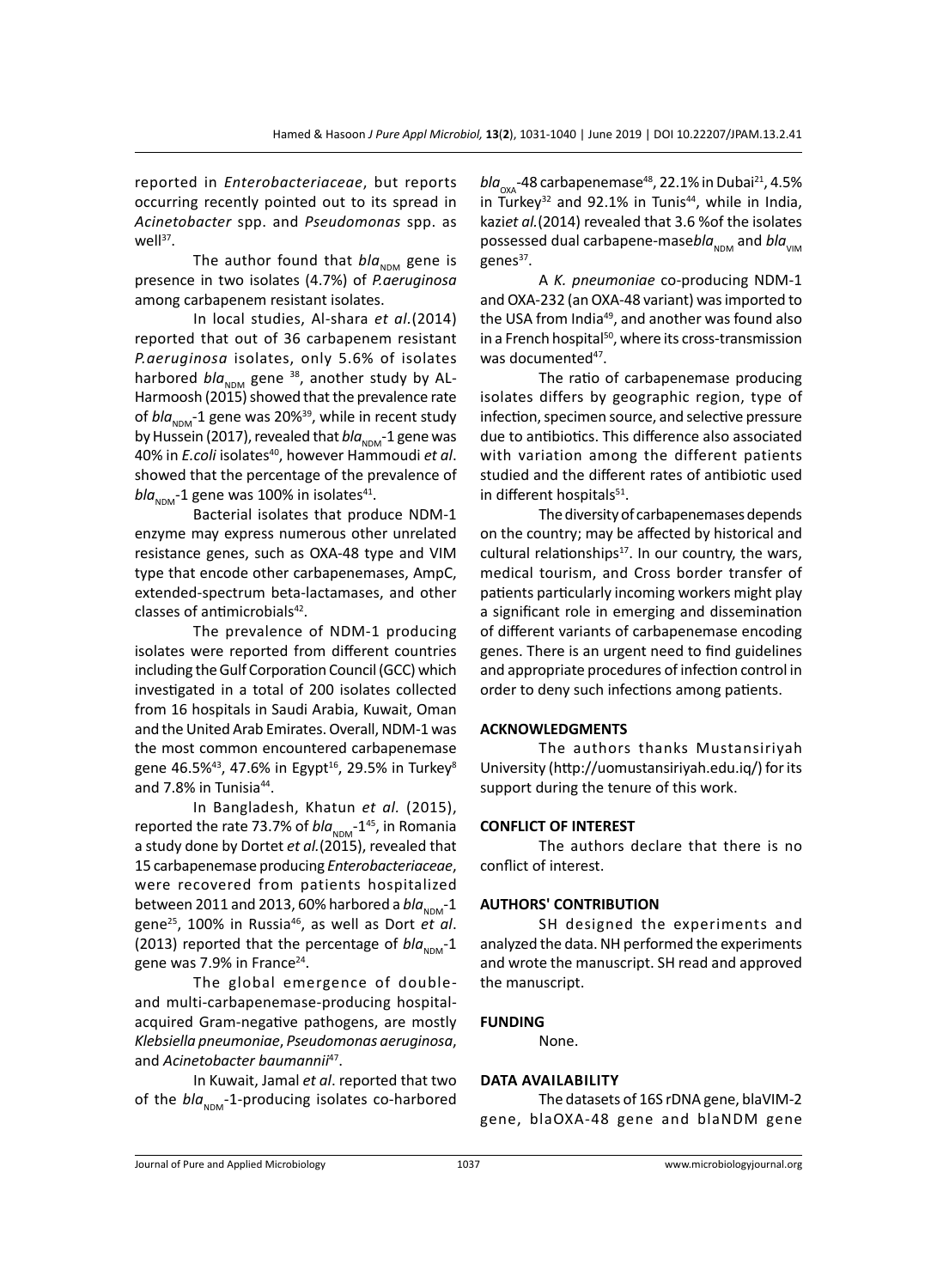sequences from this study were deposited in NCBI database under accession numbers MK182251 to MK182258, MK156197 to MK156202 and MK159338 to MK159352. All relevant data are available from the authors upon request.

### **Ethics Statement**

This article does not contain any studies with human participants or animals performed by any of the authors.

#### **REFERENCES**

- 1. Patel G., Robert A. Bonomo. Status report on carbapenemases: challenges and prospects. *Expert Rev AntiInfect Ther*, 2011; **9**(5): 555-570.
- 2. Poirel L., Johann D. Pitout, Patrice N. Carbapene-mases: molecular diversity and clinical consequences. *Future Microbiol.*,2007; **2**: 501–512.
- 3. Dos Santos G.S., E.G. Solidonio, M.C.V.V. Costa, ROAMelo, I.F.A.C. Souza, GRSilva, K.X.F.R. Sena. Study of the Enterobacteriaceae group CESP (*Citrobacter*, *Enterobacter*, *Serratia*, *Providencia*, *Morganella* and *Hafnia*): a review,"in *The Battle Against Microbial Pathogens: Basic Science, Technological Advances and Educational Programs*, ed A. Mיndez-Vilas (Badajoz: Formatex),2015; **2**: 794-805.
- 4. Tarashi S., Hossein G., Soroor E., Ali P., Ali H. Phenotypic and molecular detection of Metallo-beta-lactamase genes among imipenem resistant *Pseudomonas aeruginosa* and *Acinetobacter baumannii* strains isolated from patients with burn injuries. *Arch. Clin. Infect. Dis.*, 2016; **11**(4): 1-6.
- 5. Nordmann P. Carbapenemase-producing Enterobacteriaceae: overview of a major public health challenge. *Mיd. Mal. Infect.*, 2014; **44**: 51–56.
- 6. Bush K., Megan P., John L. Lock, Anne MQueenan, James HJorgensen, Ryan MLee, James SLewis, Deidre J. Detection systems for carbapenemase gene identification should include the SME serine carbapenemase. *Intern. J. Antimicrob. Agents*, 2013; **41**(1): 1-4.
- 7. Thomson K.S. Extended-spectrum-β-lactamase, AmpC, and carbapenemase issues. *J. Clin. Microbiol.*, 2010; **48**(4): 1019-1025.
- 8. Iraz M., Azer<sup>1</sup> D zg n, Cemal S., Mehmet Z. Doymaz, Yasemin Akkoyunlu, Ayseg I S., Anton Y. Peleg, Osman B. ײzg m s, FatihSBeris, Hakan K., Ayseg lַiחek. Distribution of β-lactamase genes among carbapenemresistant *Klebsiella-pneumoniae* strains isolated from patients in Turkey*. Ann. Lab. Med.*, 2015; **35**(6): 595- 601.
- 9. Nordmann P., Thierry N., Laurent P. Global spread of carbapenemase-producing Enterobacteri-aceae. *Emer Infect Dis.*, 2011; **17**(10): 1791.
- 10. Atlas R. M., Parks L.C., Brown A.E. 1995. *Laboratory manual of experimental microbiology*. Mosby-Year Book Inc.
- 11. Clinical and laboratory standards institute. 2016. Performance standards for antimicrobial susceptibility

testing.26<sup>th</sup> Edition. Supplement M100S. CLSI, Wayne, PA.

- 12. Poirel L., Timothy R. Walsh, Vincent C., Patrice N. Multiplex PCR for detection of acquired carbapenemase genes. *Diag. Microbiol. Infect. Dis.*, 2011; **70**(1): 119- 123.
- 13. Spilker T., Tom C., Peter V., John J. LiPuma. PCR-based assay for differentiation of *Pseudomonas aeruginosa* from other *Pseudomonas* species recovered from cystic fibrosis patients. *J. Clin. microbiol*, 2004; **42**(5): 2074-2079
- 14. Magray M.S.U.D., Anup K., Anil K. Rawat, Shipra S. Identification of *Escherichia coli* through analysis of 16S rRNA and 16S-23S rRNA internal transcribed spacer region sequences. *Bioinformation*, 2011; **6**(10): 370-371.
- 15. Bonnin R.A., Thierry N., Laurent P., Patrice N. Phenotypical-, biochemical-and molecular-based techniques for detection of metallo-β-lactamase NDM in *Acinetobacter baumannii*. *J. Clin. Microbio.*, 2012; **50**(4)1419-1421.
- 16. Khalifa H.O., Ahmed M. Soliman, Ashraf M. Ahmed, Toshi S., Toshinori H., MitsuyasuI, YutaK, Shizuo K., Motoyuki S., Tadashi Tadashi S. High carbapenem resistance in clinical gram-negative pathogens isolated in Egypt. *Microb. Drug Resist.*, 2017; **23**(7): 838-844.
- 17. Leylabadlo H.E., Mohammad A., Mohammad A. Dissemination of carbapenemases producing Gram negative bacteria in the Middle East. *Iran J. Microbiol*, 2015; **7**(5): 226.
- 18. Adler A., Maya S., Mitchell J. Schwaber, Shiri N.-V., Yacoub D., Rotem E., Ester S., Shmuel B., Samira M., Yehuda C. Introduction of OXA-48-producing Enterobacteriaceae to Israeli hospitals by medical tourism. *J. antimicrob. chemother*, 2011; **66**(12): 2763- 2766.
- 19. Abdulla A.A., Hussein O.M. Al-Dahmoshi, Thikra A. Abed. Wurood H. Muttaleb. Characterization of Multidrug Resistant Carbapenemases-Producing *Escherichia coli* and *Klebsiella pneumoniae* Isolates from Urinary Tract Infection. *J. Chem. Pharm. Scie*, 2016; **9**(3): 1116-1120.
- 20. Zowawi H.M., Anna L. Sartor, Hanan H. Balkhy, Timothy R. Walsh, Sameera M.A.l. Johani, Reem Y. AlJindan. Molecular characterization of carbapenemaseproducing *Escherichia coli* and *Klebsiella pneumoniae* in the countries of the Gulf cooperation council: dominance of OXA-48 and NDM producers. Antimicrob Agents Chemother, 2014; **58**: 3085-90.
- 21. Moubareck C.A., Shaimaa F. Mouftah, Tibor P., Akela G., Dalal H. Halat, Anju N., Mouza A. AlSharhan, *etal*. Clonal emergence of *Klebsiella pneumoniae* ST14 coproducing OXA-48-type and NDM carbapenemases with high rate of colistin resistance in Dubai, United Arab Emirates. *Intern. J. Anti. microb. Agents*, 2018; **52**(1): 1-6.
- 22. Dandachi I, SalemESokhn,ElieN, EidA.ZiadD. Carriage of beta-lactamase-producing Enterobacteriaceae among nursing home residents in north Lebanon. *Intern. J. Infect.* Dis, 2016; **45**: 24-31.
- 23. Mohamed S.R., Alfadil A., Wafa MHussien, Mohamed I.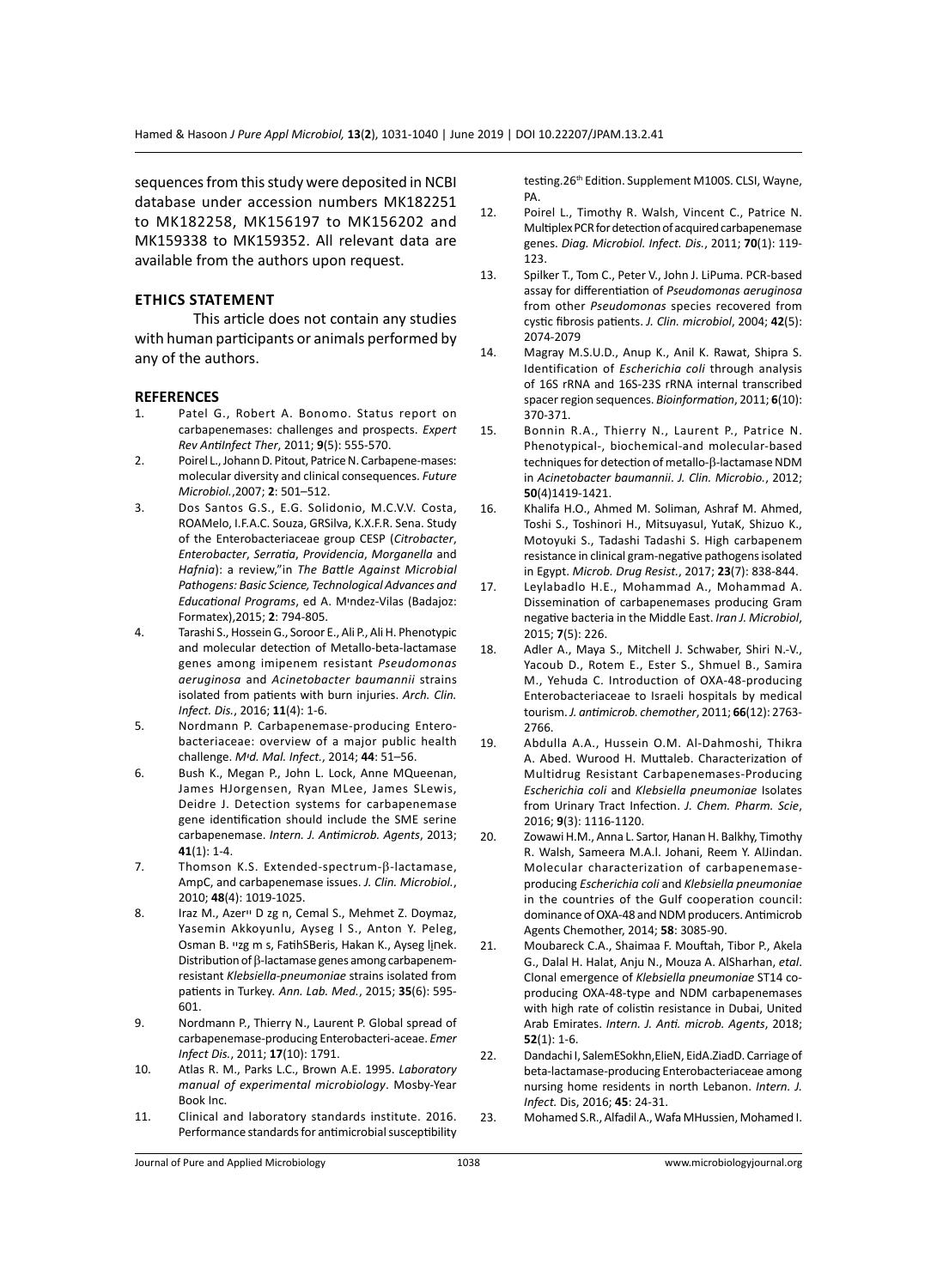Saeed. *bla*OXA-48Carbapenem Resistant *Pseudomonas aeruginosa* Clinical Isolates in Sudan. *J. Adv.* Microbiol., 2018; **10**(4): 1-5.

- 24. Dortet L., Gaelle C., Patrice N. Dissemination of carbapenemase-producing Enterobacteriaceae in France, 2012. *J. Anti. microb. Chemother*, 2013; **69**(3): 623-627.
- 25. Dortet L., Mirela Fl, Yves-Marie Bl, Elodie Cl, Sandrine Bl, Anaןs Vl, Thierry N. Dissemination of carbapenemase-producing Enterobacteriaceae and *Pseudomonas aeruginosa* in Romania. *Anti. microb. Agents Chemother.*, 2015; **59**(11): 7100-7103.
- 26. Mataseje L.F., David A. Boyd, Jeffrey F., David H., Linda H., *et al*. Characterization of OXA-48-like carbapenemase producers in Canada, 2011–14. *J. Antimicrob. Chemother*, 2017; **73**(3):626-633.
- 27. AL\_Jubori S.S., Israa M. AL\_Kadmy, Zuhar J. Al\_ Ani. Emergence of multidrug resistance (MDR) *Acinetobacter baumannii* isolated from Iraqi hospitals. *Adv. Environ. Biol.*, 2016; **10**(5):265-276.
- 28. Hammadi A.H., Najlaa N. Yaseen, Harith JF Al-Mathkhury. Molecular Detection of Some β-lactamases Genes in Uropathogenic *Escherichia* coli. *Iraqi J.Sci.*, 2015; **56**(3A): 1925-1931.
- 29. Djahmi N., Catherine D.-R.,AlixP, Mazouz D., Albert S., Jean-Philippe L. Epidemiology of carbapenemaseproducing Enterobacteriaceae and *Acinetobacter baumannii* in Mediterranean countries. *Bio. Med. res. int.*, 2014. http://dx.doi.org/10.1155/2014/305784.
- 30. Guerin F., Corneliu H., Gabriella S., Odile L., Dominique S.-C., Claire. Bacterial prostatitis due to *Pseudomonas aeruginosa* harbouring the *bla*VIM-2 metallo-βlactamase gene from Saudi Arabia. *J. Antimicrob. Chemother*, 2005; **56**(3): 601-602.
- 31. Rajabnia R., Fariba A., Elaheh Ferdosi Shahandashti, Zahra M. Nosocomial emerging of (VIM1) carbapenemase-producing isolates of *Klebsiella pneumoniae* in North of Iran. *Iran J. Microbiol.*, 2015; **7**(2): 88-93.
- 32. Haciseyitoglu D., Aysegul D., Ayham A., Fatma E., Yasemin C., Serdar O., Zerrin A. The First *Enterobactercloacae* Co-Producing NDM and OXA-48 Carbapenemases and Interhospital Spread of OXA-48 and NDM-Producing *Klebsiell-apneumoniae* in Turkey. *Clin. Lab.* , 2017; **63**(7): 1213-1222.
- 33. Hammami S., Boutiba-Ben B.R.Ghozzi, M. Saidani, S. Amine, S. Ben Redjeb. Nosocomial outbreak of imipenem-resistant *Pseudomonasaeruginosa* producing VIM-2 metallo-β-lactamase in a kidney transplantation unit. *Diag. pathol*, 2011; **6**(1): 106.
- 34. Mereur AI, Aida CB Tdescu, Olivia S. Dorneanu, Luminia SIancu, Cristina GTuchilus. Spread of VIM-2 metallobeta-lactamase in *Pseudomonas aeruginosa* and *Acinetobacter baumannii* clinical isolates from Iasi, Romania. *Rom Rev. Lab. Med.*, 2013; **21**(4): 423-430.
- 35. Hong JS, Eun-Jeong Y, WonkeunS, Yu BSeo,SaeamS, Min-Jeong P, Seok HJeong, KyungwonL. Molecular Characterization of *Pseudomonas putida* Group Isolates Carrying *bla*VIM-2 Disseminated in a University Hospital in Korea. *Microbial Drug Resist,*2018; 24(5): 627-634.
- 36. Touati M., Seydina M. Diene, Mazouz D., Abdelghani

D., Abdelkarim R., Jean-Marc R. Dissemination of class I integron carrying VIM-2 carbapenemase gene in *Pseudomonasaeruginosa* clinical isolates from intensive care unit of university hospital of Annaba, Algeria. *Antimicrob. Agents and Chemother.*, 2013; **57**(5): 2426-2427.

- 37. Kazi M., Drego L., Chaitali N., Kanchan A., Rajeev S., Anjali S., C. Rodrigues. Molecular characterization of carbapenem-resistant Enterobacteriaceae at a tertiary care laboratory in Mumbai. Eur. *J.* Clin. Microbiol. Infect. Dis., 2015; **34**(3): 467-472.
- 38. Alshara J.M.R., Zuhair S.R. Alsehlawi, Dheyaa S.A. Aljameel, Zeena S. Al-Zubbedy, Ali MAlmohana. First report of New Delhi metallo-beta-lactamase (NDM-1) producing *Pseudomonas aeruginosa* in Iraq. *J. Biol. Agricul. Healthcare*, 2014; **4**: 40-7.
- 39. Al-Harmoosh R.A., Eman M. Jarallah. First Detection of the *bla*NDM-1 and *bla*NDM-2 Genes IN a Clinical Isolates of *Acinetobacter baumannii* in Hillah Hospitals-Iraq. *Int. J. Adv. Res.*, 2015; **3**(10): 1407-1416.
- 40. Hussein N.H. Genotypic Detection of Carbapenem-Resistant *Escherichia coli* Producing NDM-1 Gene for the First Time in Baghdad/Iraq. *J. Glob. Pharma. Tech.,* 2017; **09**(9): 106-111.
- 41. Hammoudi A.A., Azhar N. Hussein, Mohammed S. Jebur. Detection of *bla*NDM -Metallo-β-Lactamase Genes in *Klebsiella pneumoniae* Strains Isolated From Burn Patients in Baghdad Hospitals. *Med.J. Babylon*, 2016; **13**( 4): 904 – 913.
- 42. Nordmann P., Laurent D., Laurent P. Carbapenem resistance in Enterobacteriaceae: here is the storm!. *Trends Mol. Med.*,2012; **18**(5): 263-272.
- 43. Sonnevend "Akela A. Ghazawi, Rayhan H., Wafaa J., Vincent O. Rotimi, Atef M. Shibl, Amina A., *et al*. Characterization of carbapenem-resistant Enterobacteriaceae with high rate of auto-chthonous transmission in the Arabian Peninsula. *PLoS One*, 2015; **10**(6): e0131372.
- 44. Ben Helal R., Raoudha D., Meriem C., Naouel K., Farouk B., Mohamed S. El Asli, Mohamed B. Moussa. Occurrence and Characterization of Carbapenemase-Producing Enterobacteriaceae in a Tunisian Hospital. *Microb. Drug Resist.*, 2018; **24**(9): https:// doi.org/10.1089/mdr.2018.0013
- 45. Khatun R., Shamsuzzaman S.M. Detection of OXA-181/OXA-48 carbapenemase producing Enterobacteriaceae in Bangladesh. *Ibrahim Med. Coll. J.*, 2015; **9**(2): 45-51.
- 46- Ageevets VA, Irina VPartina, Eugenia SLisitsyna, Elena NIlina, Yuri VLobzin, Sergei A. Shlyapnikov, Sergei VSidorenko. Emergence of carbapenemase -producing Gram-negative bacteria in Saint Petersburg, Russia. *Int. J. Antimicrob. Agents.*, 2014; **44**(2): 152-155.
- 47. Meletis G.,Dimitrios C., Nikos M. Double-and multicarbapenemase-producers: the excessively armored bacilli of the current decade. *Eur. J. Clin. Microbiol. Infect. Dis.*, 2015; **34**(8): 1487-1493
- 48. Jamal W.Y., M.J. Albert, Vincent O. Rotimi. High prevalence of new delhimetallo-β-lactamase-1 (NDM-1) producers among carbapenem-resistant Enterobacteriaceae in Kuwait. *PloS one*, 2016; **11**(3), https://doi.org/10.1371/journal. pone.0152638.

Journal of Pure and Applied Microbiology 1039 www.microbiologyjournal.org